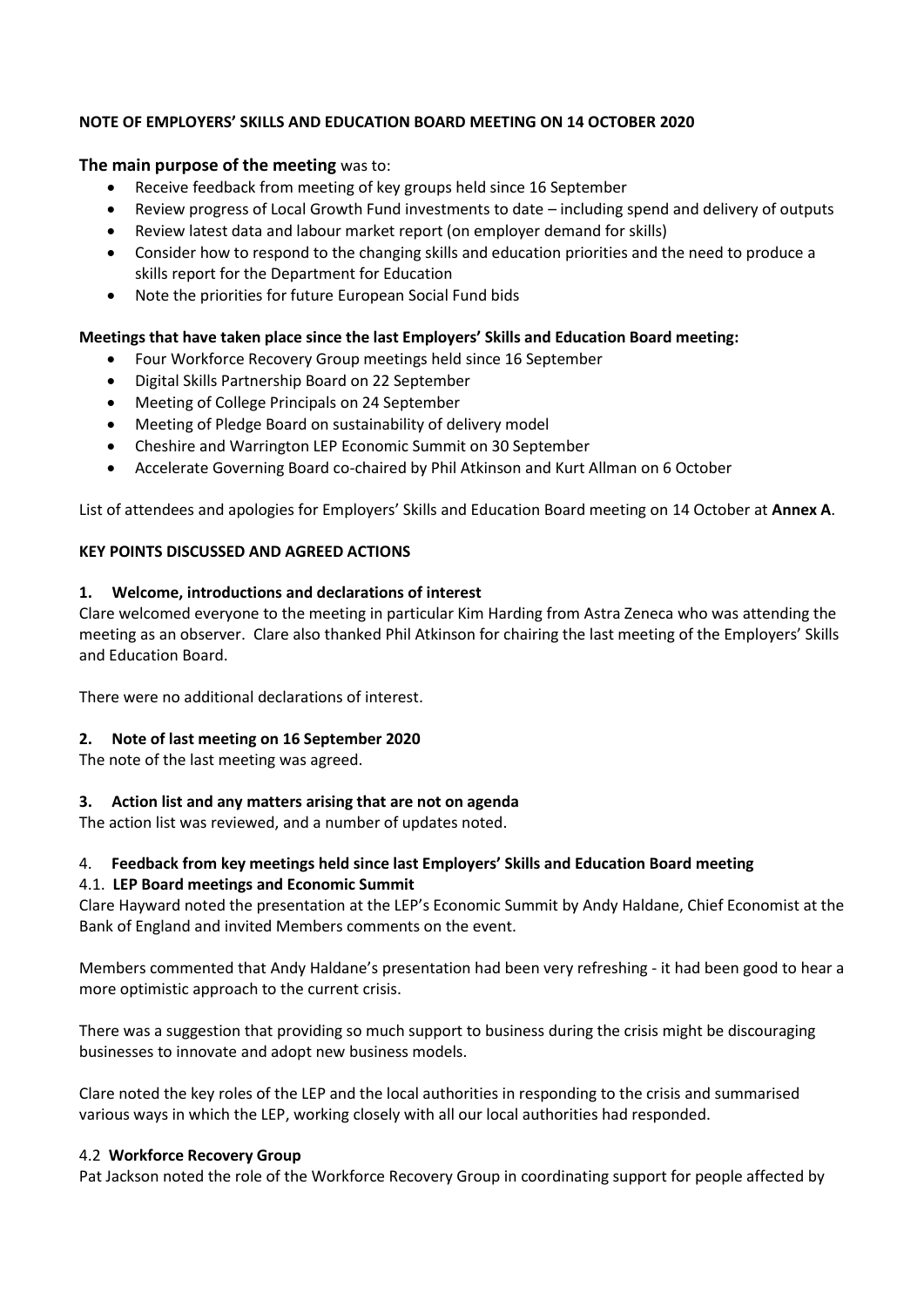the crisis including redundant people, people at risk of redundancy, young people and the self-employed who are claiming income support as a result of closing down their businesses during the lockdown.

Pat noted the coordination of a range of support including support for new business start-ups, the development of an online portal and work on the persona of different groups of people affected by the crisis.

Andy Devaney noted that many businesses are changing the way they work but the hospitality sector has been particularly hard hit by the crisis.

#### 4.3 **Pledge Board**

James Richards reported on the recent online careers events - 'Expos' that the Pledge has been coordinating. The most recent Expos attracted around 8,800 participants with over 16,000-page visits. Feedback from students had been very positive, and the employer videos had been identified as the most useful. More work was needed on the web chats – the chat lines moved very quickly and there is a need for a better model.

It was noted that there had not been much interest in T-levels and Dhesi commented that the T-level campaign had coincided with the start of the Covid-19 lockdown.

Sarah Hopkinson and Gemma Betteridge commented that they had supported T-levels in the past but Covid restrictions with most people working from home made placements very difficult to deliver.

Dhesi noted the challenges associated with finding job placements and asked Members to share any good examples with him. **ACTION ALL MEMBERS**

James Richards highlighted the need for more work with training providers and better coordination with existing open day events run, for example, by local colleges. James also noted the way in which Jobcentre Plus had built on the good practice of the Pledge's online events.

#### 4.4. **Digital Skills Partnership Board**

Nicola Dunbar noted that the Digital Skills Partnership Board met on 22 September and the Members of the Board were keen to align even more closely with the Pledge, the Accelerate training programme and the Local Growth Fund skills investments.

The recent Digital Skills report had highlighted a number of key issues including the significant gender gap associated with the deficit in the numbers of females with higher level digital skills and the digital deficit in specific geographical areas (Ellesmere Port, Crewe and North Warrington).

The Digital Skills Partnership Board are developing role models and case studies to raise awareness about digital skills. If any Member has a good case study – particularly illustrating women in a digital-based career – please contact Nicola Dunbar. **ACTION ALL MEMBERS** Kath Mackay and Kim Hardman both indicated that they were keen to work with Nicola on this. **ACTION NICOLA DUNBAR TO FOLLOW-UP WITH KATH MACKAY AND KIM HARDMAN**

#### 4.5. **Meeting of College Principals**

Dhesi reported that the last meeting of College Principals had included a discussion with Pat Jackson about the Local Growth Fund skills projects and the review of Accelerate. There had been a follow up meeting between the College Principals and Kurt Allman that had been very useful. The meeting had recognised the competing demands on colleges and this now needed to be worked through together with the recognition that, as currently delivered, other skills programmes were easier than Accelerate to deliver.

It was noted that some of these issues needed to be addressed during the review of Accelerate as well as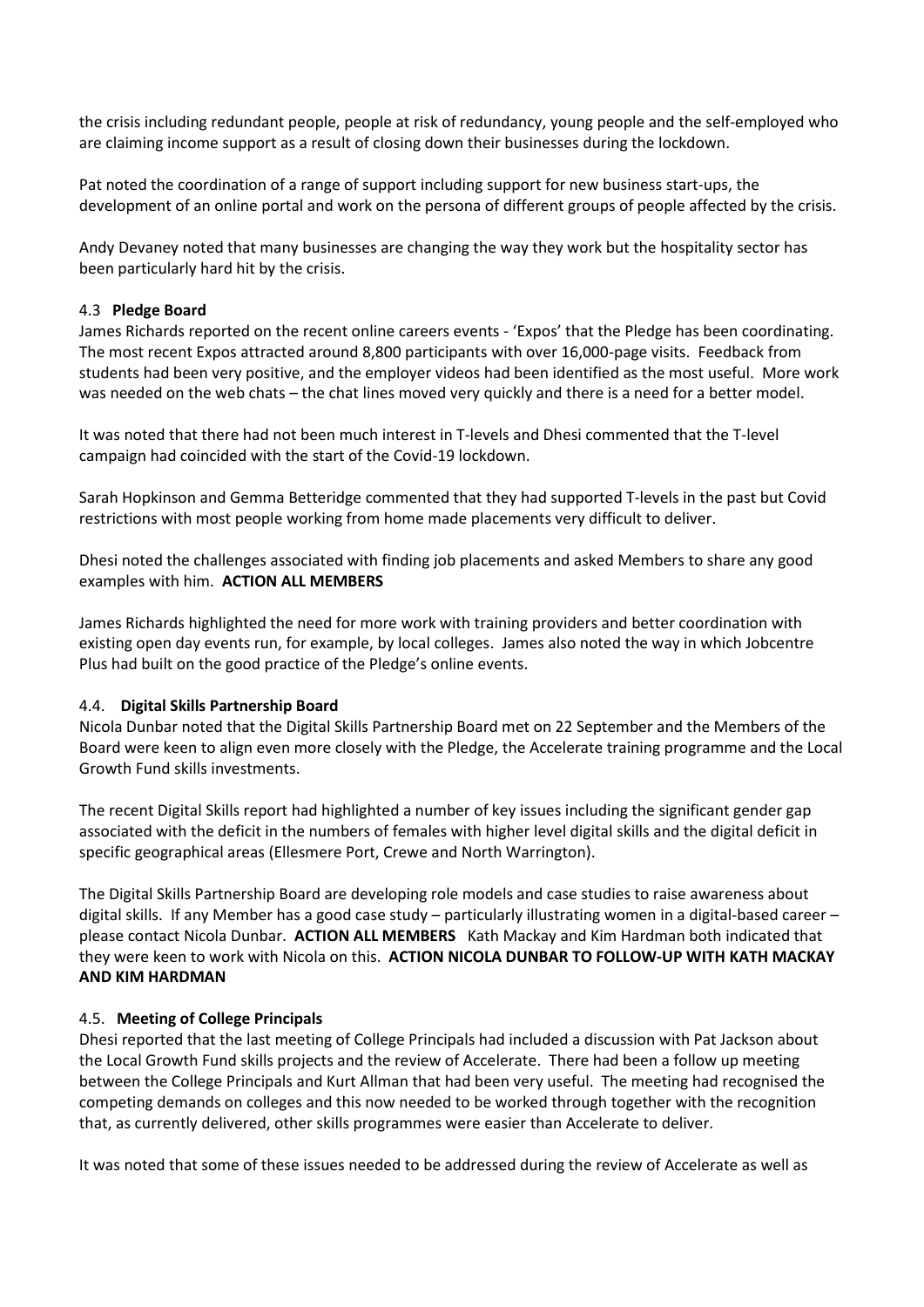during the update of the skills and education priorities and the development of the Skills Action Plan.

### 5. **Local Growth Fund Investments**

Clare introduced the item by reminding Members of the need to focus on outcomes and outputs from the Local Growth Fund skills investments but if the funds are not spent and claimed by the end of March 2021 they will be lost to Cheshire and Warrington. Some investments are progressing well but some need nudging.

Members reported on key projects that still have significant sums to spend:

- **Reaseheath Automatic Dairy** James Richards had been in contact with Reaseheath and had a meeting scheduled for 15 October. James agreed to provide feedback by the end of the week. **ACTION JAMES RICHARDS**
- **Reaseheath Vertical Farming –** Paul Colman met Reaseheath last week. They are currently going through the tendering process and plan to spend all the money by February 2021. It was noted that this is a very tight timescale and does not allow any room for slippage. This project needs very tight monitoring.
- **University of Chester High Performance Cloud** Louise Higgins is the sponsor but was not present to give an update. In July, when the LEP met with the University (including Kurt Allman) to review progress the main concern was around the purchase of the bus (it has subsequently been confirmed that the University expect the bus to be delivered in February – this is very tight timing and needs careful monitoring). There was also concern around why the servers had not already been purchased – the University explained that they are reviewing the type of server to purchase to ensure it reflected the latest technology. **ACTION LOUISE HIGGINS TO FOLLOW UP**
- **Warrington Vale Royal Advanced Manufacturing Engineering Training Centre –** Phil Atkinson had a detailed discussion with the college. They expect to spend by 5 February. From what Phil has been told this is achievable but it is a very tight timetable and needs close monitoring. Some equipment is being sourced internationally and will be state of the art.
- **Macclesfield College Digital Skills Hub** Nicola is following up **ACTION NICOLA DUNBAR**
- **Astra Zeneca STEM Centre / Digital Innovation Hub**  James Nicholas will follow up **ACTION JAMES NICHOLAS**

Kath MacKay commented that the updates were helpful, but it is difficult to know if the money will be spent. All acknowledged that every project was aware of the need to spend the money or it will be lost. The projects highlighted are of particular concern.

It was agreed that all Members would send progress reports to Sarah Williams over the next week and then Sarah will circulate a consolidated report for the next Employers' Skills and Education Board. **ACTION SARAH WILLIAMS**

Dhesi noted that bids were written post Covid when the profiles of spend were different.

It was noted that a number of projects did not have a sponsor and Sarah Williams agreed to follow up on this with new Members. **ACTION SARAH WILLIAMS**

Bill Carr agreed to sponsor the digitalisation in construction project – possibly with Stephen Fitzsimons

#### **6. Latest Data and Labour Market Report – Employer Demand for Skills**

David Brennan presented a series of slides – these were a slightly updated version to the slides circulated in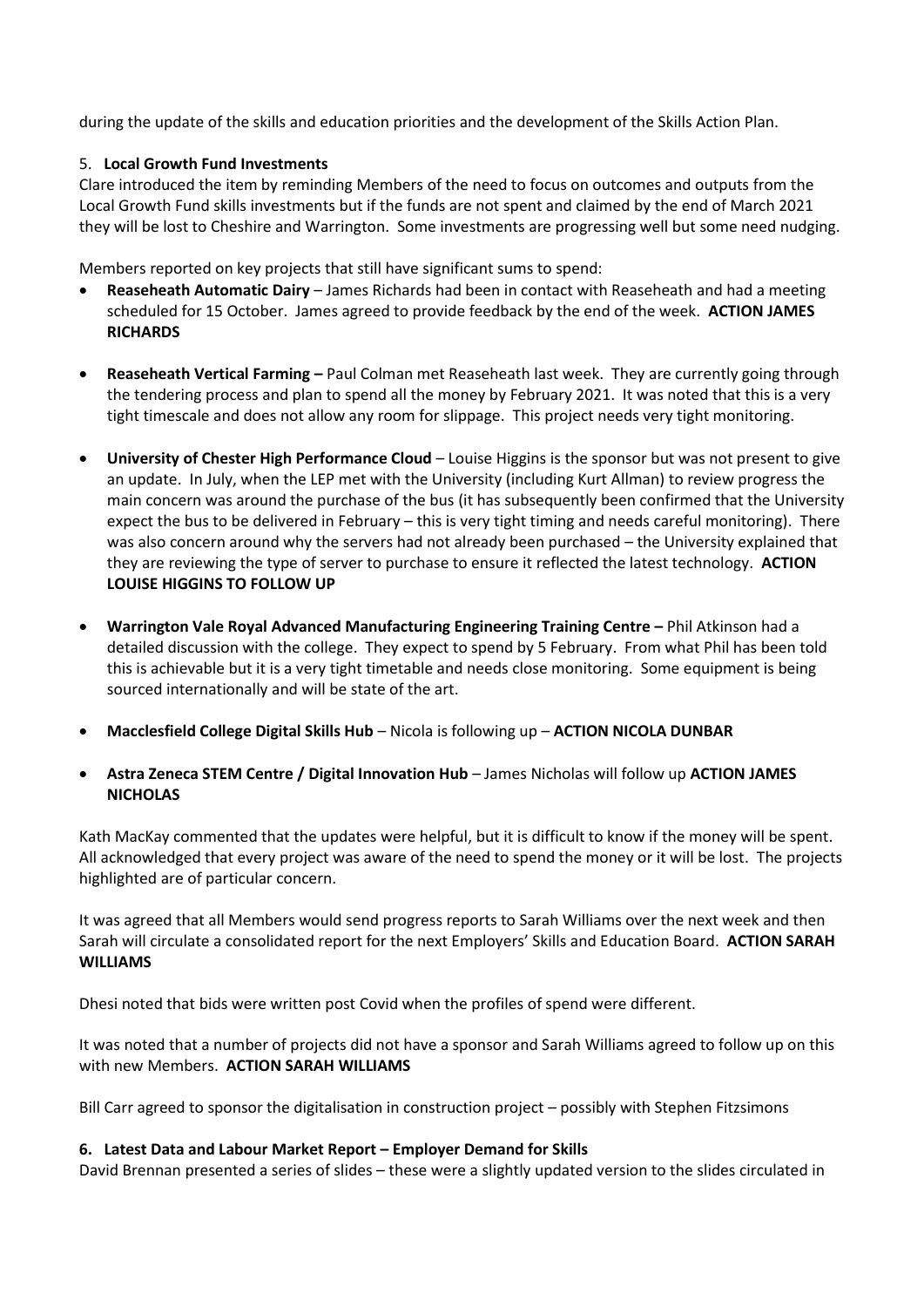advance of the meeting. In the subsequent discussion the following points were raised:

- The Office for Budgetary Responsibility scenarios were produced before the start of the second wave of Covid cases and not many people expect the recession to be 'V-shaped'
- The big unknown is the extent to which employers take up the Job support Scheme but to date there has been a flattening of unemployment figures – with more young people enrolling in college to delay entering the labour markets
- Claimant count is not the same as unemployment count some people claiming Universal Credit are in work on low pay and not all unemployed people are claiming benefits
- Economic inactivity is increasing and the proportion of people who are 'inactive but want a job' and 'retired' are rising. This means that unemployment figures are not rising as much as expected
- There has been a decline in employees and self employed
- There has been a significant increase in the numbers of people who describe their previous employment as 'elementary construction' – Jobcentre Plus are looking into this issue as it could be that claimants are not being classified correctly.
- Stephen Fitzsimons queried the geographical location of the distribution workers (in slide 8). David Brennan agreed to check this – **ACTION DAVID BRENNAN.** Kurt Allman suggested that we might explore the role of an Institute of Logistics and Operation (along similar lines to the St Helens programme).
- The gender pay differences are an issue of concern which we need to explore further to understand **ACTION DAVID BRENNAN**
- Slide 23 is probably the most important slide it illustrates the jobs with difficult to fill vacancies and is a means of indicating where action is needed to reskill/upskill the workforce to enable them to fill these job opportunities.
- Slide 24 showing replacement demand also highlights a key issue.

Clare Hayward thanked David for the report and stressed the need to use the report to inform the review of skills and education priorities and the Skills Action Plan.

It was noted that as reports are approved, they are posted on to the LEP website <http://www.871candwep.co.uk/data-and-labour-market-information/>

#### **7. Production of a Skills Advisory Panel Report**

Members noted the draft guidance issued by the Department for Education to inform the development of a Skills Action Plan. A finalised version of the guidance is expected shortly.

It has been agreed that David Brennan will help us to develop the Skills Action Plan.

It was agreed that a small group of Members would work together as a sounding board to help steer the production of the report. It was critical for the work to build on progress to date and lessons learnt as well as address the key issues identified by the data and labour market work. The Skills Action Plan must be strategic and actions must be 'ruthlessly prioritised' to achieve impact. An update would be provided for the next Employers' Skills and Education Board and if appropriate a separate workshop would be organised.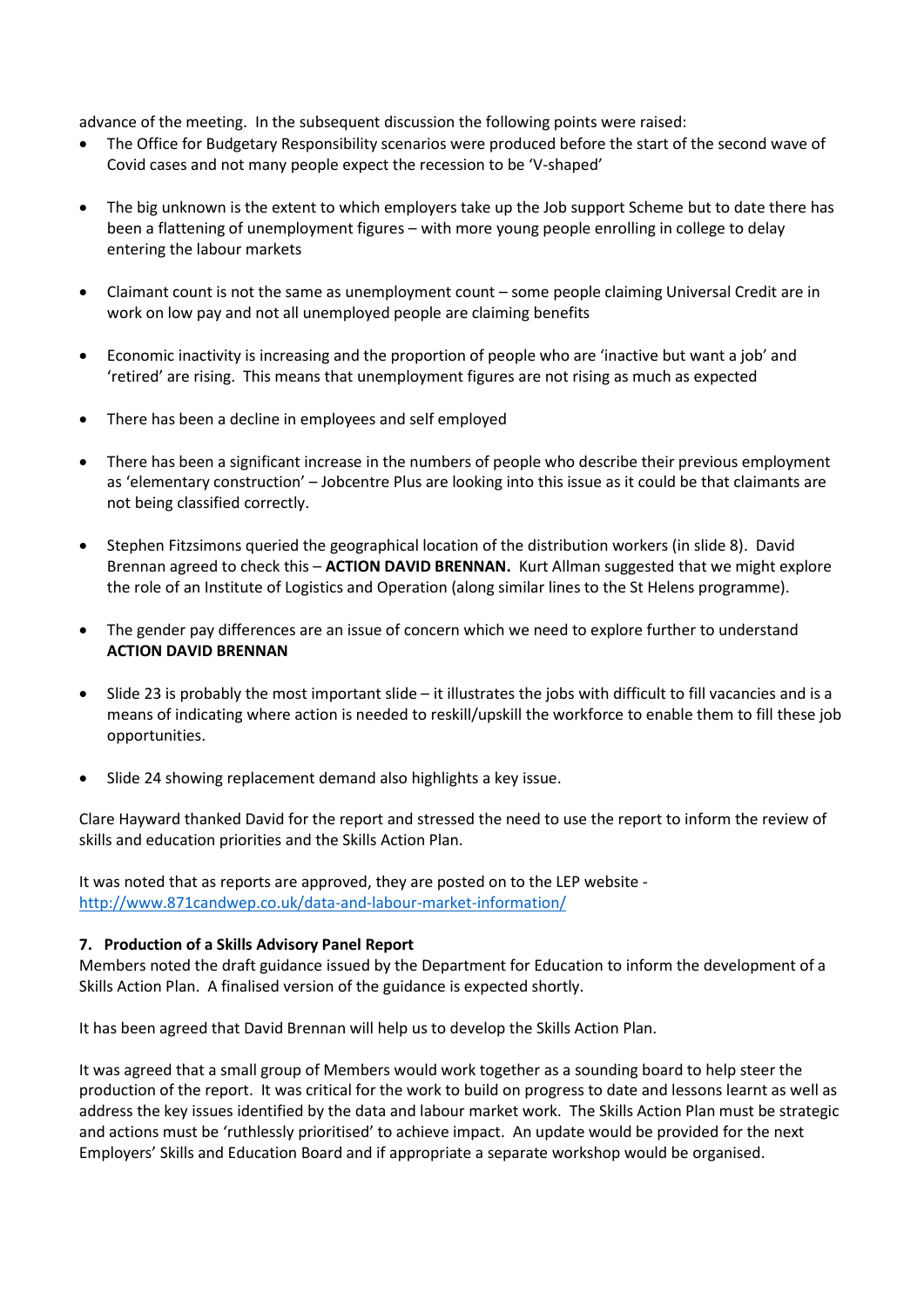Kath Mackay, Nicola Dunbar and Paul Colman offered to join the group. **ACTION PAT JACKSON TO FOLLOWUP AND AGREE NEXT STEPS**

# **15.25 hrs Any Other Business**

- Members noted the request to the Department for Work and Pensions for a bidding round for European Social Funding – Pat Jackson to circulate the request
- Items for future meetings to include an update on the Accelerate review from Kurt as well as an update on the development of the Skills Action Plan
- New Chair for the Employers' Skills and Education Board Clare noted that she was keen to identify a new Chair for the Board. Members were asked to contact Clare if they are interested in the chairmanship. **ACTION ALL MEMBERS**
- Date and venue of next meeting 18 November 2020